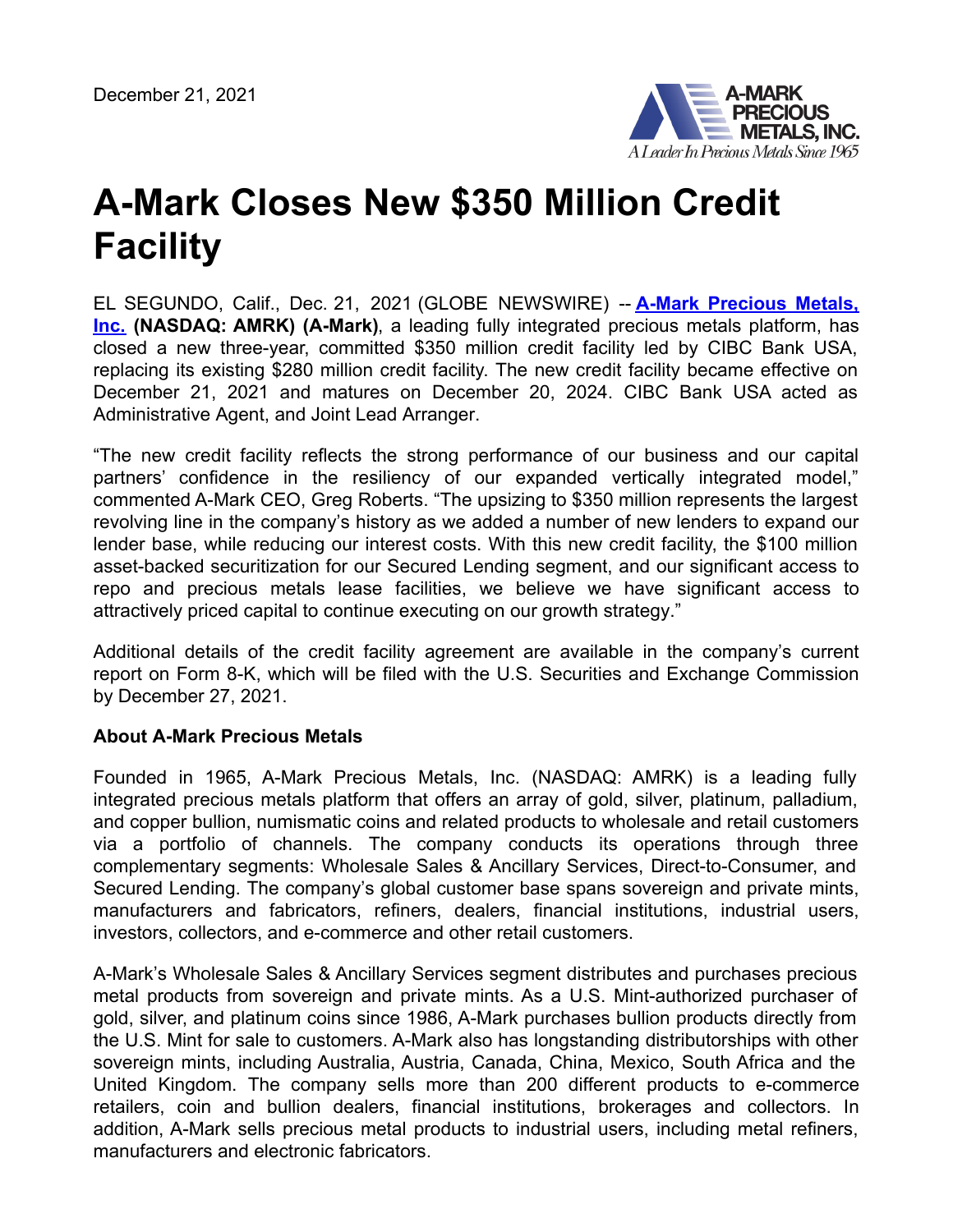Through its A-M Global Logistics subsidiary, A-Mark provides its customers with a range of complementary services, including managed storage options for precious metals as well as receiving, handling, inventorying, processing, packaging, and shipping of precious metals and coins on a secure basis. A-Mark's mint operations, which are conducted through its wholly owned subsidiary Silver [Towne](https://www.globenewswire.com/Tracker?data=07GKKsqGdJjQcq_bdx3Thqs744z1fboBxwy1oYg_vOQ7ahdgIZEY9KrKZygmw-EU7L3QvDjYF0TeT1NmIaewiwKakPZ5_f41Qq8EqOvZKE8=) Mint, enable the company to offer customers a wide range of proprietary coin and bar offerings and, during periods of market volatility when the availability of silver bullion from sovereign mints is often product constrained, preferred product access.

A-Mark's Direct-to-Consumer segment operates as an omni-channel retailer of precious metals, providing access to a multitude of products through its wholly owned subsidiaries, JM [Bullion](https://www.globenewswire.com/Tracker?data=zVEZU_pDHnyy33WvoQIfHXMZmN5imqOirOnP8ZA1UwO-SQmxyn29YaVHPYjw4T2fHVt5-ztY-BIk9x3CswdpLg==) and [Goldline](https://www.globenewswire.com/Tracker?data=aENIWeGhDn5rq1zcffWouRYH--LarlVqCOqFC0TA13IbAEzwTee8X9Ium9CVkyH-3cKdHcpMREYdgr0PyXXsYA==). JM Bullion is a leading e-commerce retailer of precious metals and operates five separately branded, company-owned websites targeting specific niches within the precious metals market: [JMBullion.com,](https://www.globenewswire.com/Tracker?data=VtYoo04mrwbH7YhvyTKFolsTZZ-SRUaIEjojP7woCqiaLz7VgrrM331ewNdTdvOSR3yvgJYwNdGzHFf_IkJYvg==) [ProvidentMetals.com](https://www.globenewswire.com/Tracker?data=fPwM_oXFymw2CAMYXUkdjCmXbQ-mizV1tNRlWyp3MrzQU9gI3LeP_L-d5z65g-c8elhjNAW0rLZNmfQB2zgZIleS86EchNbcPwMJMv7hm1Y=), [Silver.com,](https://www.globenewswire.com/Tracker?data=07GKKsqGdJjQcq_bdx3Thou4KHLl0SQ9q4sYcGMJvGQyKSU0RCYodtV2lrOkKGk6xGapUI7UYGpOCCwGb-1tRQ==) [GoldPrice.org](https://www.globenewswire.com/Tracker?data=d3CPRaz6mqq6l1tuQP3k3BeEzgMGrYazBnE9L2MdtZ-7Vf99JFeLc8_M6P4NOdO56P766r0oSYkC176WOQ79ug==), [SilverPrice.org](https://www.globenewswire.com/Tracker?data=07GKKsqGdJjQcq_bdx3ThkTguDVltGo6VsHiSZrvr3Cl3DS4J3rONSYjkDdov9BHn2sESmsQbQnk6M3iJ7G4OQ==). Goldline markets precious metals directly to the investor community through various channels, including television, radio and telephonic sales efforts. A-Mark also holds minority ownership interests in two additional direct-to-consumer brands.

The company operates its Secured Lending segment through its wholly owned subsidiaries, Collateral Finance Corporation ([CFC](https://www.globenewswire.com/Tracker?data=SKtPn0IbAFTf-UnSoQnt-K9ba6CK4JaPRdSPb4po88zh85Wi8Fn9Z8Ys9ZJxMx3nScDbwt3jgd85HJh9SrhSvw==)) and AM Capital Funding. Founded in 2005, CFC is a California licensed finance lender that originates and acquires loans secured by bullion and numismatic coins. Its customers include coin and precious metal dealers, investors and collectors. AM Capital Funding was formed in 2018 for the purpose of securitizing eligible secured loans of CFC.

A-Mark is headquartered in El Segundo, CA and has additional offices and facilities in the neighboring Los Angeles area as well as in Dallas, TX, Las Vegas, NV, Winchester, IN, and Vienna, Austria. For more information, visit [www.amark.com.](https://www.globenewswire.com/Tracker?data=HrUDcS0QA5WR0yQezSF8pORRPiy3TIPXnIGDu_s4XqqgBd8jnUy1A-EiJyrxUn05avM7T5dHGE-Kt0yA7jLJ8Q==)

## **Company Contact:**

Steve Reiner, Executive Vice President, Capital Markets & Investor Relations A-Mark Precious Metals, Inc. 1-310-587-1410 [sreiner@amark.com](https://www.globenewswire.com/Tracker?data=sF4VpB8-TY3J2GS2_vbPS3SnjkiXcl6YEQxPZhT1JlUhMihkf46tE9_VBJ76jRCjwQn0Ne70uwUwDFZxRXuQWfiyTZzEdTYr5jbX8Yv5U1s=)

**Investor Relations Contact:** Matt Glover or Jeff Grampp, CFA Gateway Investor Relations 1-949-574-3860 [AMRK@gatewayir.com](https://www.globenewswire.com/Tracker?data=h98JxXEpwuofP8VcnzKl58uhnNmWfDsSO5PKGpXj2Z7SF3v8bZYwcsoAfkOKWI32WTa-X_FDVlMgbtjtBj--IaDuCbfWJ5fbEyB76TycAY8=)

## **About CIBC**

CIBC is a leading North American financial institution with 11 million personal banking, business, public sector and institutional clients. CIBC offers a full range of advice, solutions and services in the United States, across Canada and around the world. In the US, CIBC Bank USA provides commercial banking, private and personal banking and small business banking solutions and CIBC Private Wealth offers investment management, wealth strategies and legacy planning. Visit us at cibc.com/US.